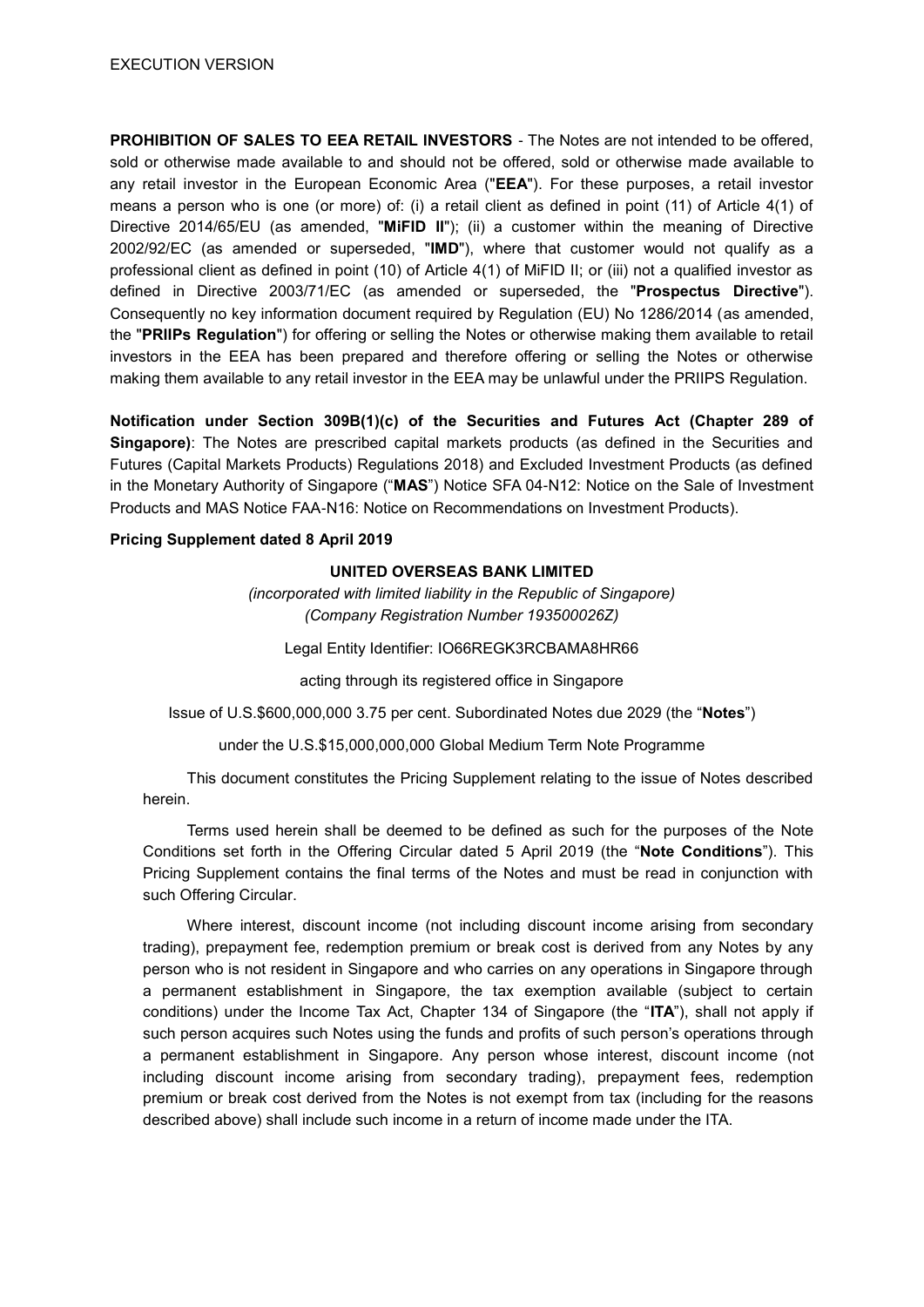| 1                                                | (i)                                                      | Issuer:                                  | United Overseas Bank Limited, acting through its<br>registered office in Singapore                                            |  |  |
|--------------------------------------------------|----------------------------------------------------------|------------------------------------------|-------------------------------------------------------------------------------------------------------------------------------|--|--|
| $\overline{c}$                                   | (i)                                                      | Series Number:                           | 39                                                                                                                            |  |  |
|                                                  | (ii)                                                     | Tranche Number:                          | $\mathbf{1}$                                                                                                                  |  |  |
| 3                                                |                                                          | <b>Specified Currency or Currencies:</b> | United States dollars ("U.S.\$")                                                                                              |  |  |
| 4                                                |                                                          | <b>Aggregate Nominal Amount:</b>         |                                                                                                                               |  |  |
|                                                  | (i)                                                      | Series:                                  | U.S.\$600,000,000                                                                                                             |  |  |
|                                                  | (ii)                                                     | Tranche:                                 | U.S.\$600,000,000                                                                                                             |  |  |
| 5                                                | (i)                                                      | <b>Issue Price:</b>                      | 99.657 per cent. of the Aggregate Nominal<br>Amount                                                                           |  |  |
|                                                  | (ii)                                                     | Net Proceeds:                            | Approximately U.S.\$596,802,000 (excluding any<br>applicable Singapore goods and services tax)                                |  |  |
| 6                                                | (i)                                                      | <b>Specified Denominations:</b>          | U.S.\$200,000<br>of<br>plus<br>integral<br>multiples<br>U.S.\$1,000 in excess thereof                                         |  |  |
|                                                  | (ii)                                                     | <b>Calculation Amount</b>                | U.S.\$1,000                                                                                                                   |  |  |
| 7                                                | (i)                                                      | <b>Issue Date:</b>                       | 15 April 2019                                                                                                                 |  |  |
|                                                  | (ii)                                                     | Interest Commencement Date               | <b>Issue Date</b>                                                                                                             |  |  |
|                                                  | (iii)                                                    | First Call Date:                         | 15 April 2024                                                                                                                 |  |  |
| 8                                                | <b>Maturity Date:</b>                                    |                                          | 15 April 2029                                                                                                                 |  |  |
| 9                                                | Interest Basis:                                          |                                          | 3.75 per cent. Fixed Rate, subject to a reset in<br>accordance with paragraph 16(vii) below                                   |  |  |
|                                                  |                                                          |                                          | (further particulars specified below)                                                                                         |  |  |
| 10                                               | Redemption/Payment Basis:                                |                                          | Redemption at par                                                                                                             |  |  |
| 11                                               | Change of Interest or<br><b>Redemption/Payment Basis</b> |                                          | Applicable                                                                                                                    |  |  |
| 12                                               | Put/Call Options:                                        |                                          | <b>Issuer Call</b>                                                                                                            |  |  |
|                                                  |                                                          |                                          | (further particulars specified below)                                                                                         |  |  |
| 13                                               | Status of the Notes:                                     |                                          | Subordinated                                                                                                                  |  |  |
| 14                                               | Listing:                                                 |                                          | SGX-ST                                                                                                                        |  |  |
| 15                                               | Method of distribution:                                  |                                          | Syndicated                                                                                                                    |  |  |
| PROVISIONS RELATING TO INTEREST (IF ANY) PAYABLE |                                                          |                                          |                                                                                                                               |  |  |
| 16                                               |                                                          | <b>Fixed Rate Note Provisions:</b>       | Applicable                                                                                                                    |  |  |
|                                                  | (i)                                                      | Rate of Interest:                        | 3.75 per cent. per annum payable semi-annually<br>in arrear, subject to a reset in accordance with<br>paragraph 16(vii) below |  |  |

(ii) Interest Payment Date(s): 15 April and 15 October in each year, commencing 15 October 2019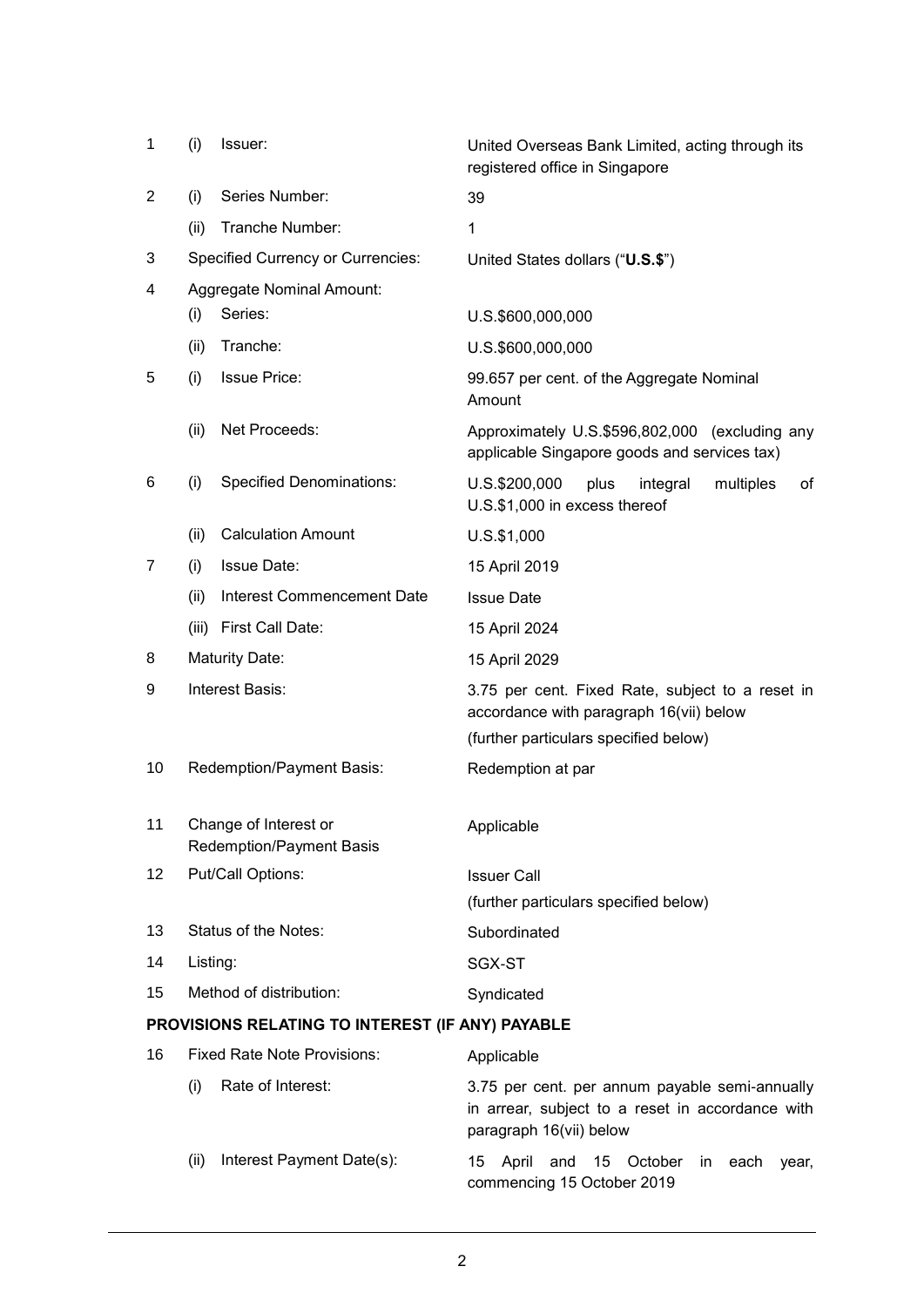- (iii) Fixed Coupon Amount: Not Applicable
- (iv) Broken Amount(s): Not Applicable
- (v) Day Count Fraction: 30/360
- (vi) Determination Dates: Not Applicable
- (vii) Other terms relating to the method of calculating interest for Fixed Rate Notes:

The Rate of Interest payable on the Notes from (and including) the First Call Date (as specified in paragraph 7(iii)) to (but excluding) the Maturity Date shall be reset to a fixed rate per annum (expressed as a percentage) equal to the then- prevailing U.S Treasury Rate plus the Initial Spread.

"**Calculation Business Day**" means any day, excluding a Saturday and a Sunday, on which banks are open for general business (including dealings in foreign currencies) in New York City and Singapore.

"**Calculation Date**" means the second Calculation Business Day preceding the First Call Date.

"**Comparable Treasury Issue**" means the U.S. Treasury security selected by an independent financial institution of international repute (which is appointed by the Issuer and notified by the Issuer to the Trustee) as having a maturity of five years that would be utilised, at the time of selection and in accordance with customary financial practice, in pricing new issues of corporate debt securities with a maturity of five years.

"**Comparable Treasury Price**" means, with respect to any Calculation Date, the average of three Reference Treasury Dealer Quotations for such Calculation Date.

"**Initial Spread"** means 1.50 per cent., which is calculated as:

- (a) 3.826 per cent. per annum (being the yield on the Notes at the date of this Pricing Supplement); minus
- (b) 2.326 per cent.

For information purposes only, (b) is the rate in per cent. per annum equal to the yield on U.S. Treasury securities having a maturity of five years as on 8 April 2019.

"**Reference Treasury Dealer**" means each of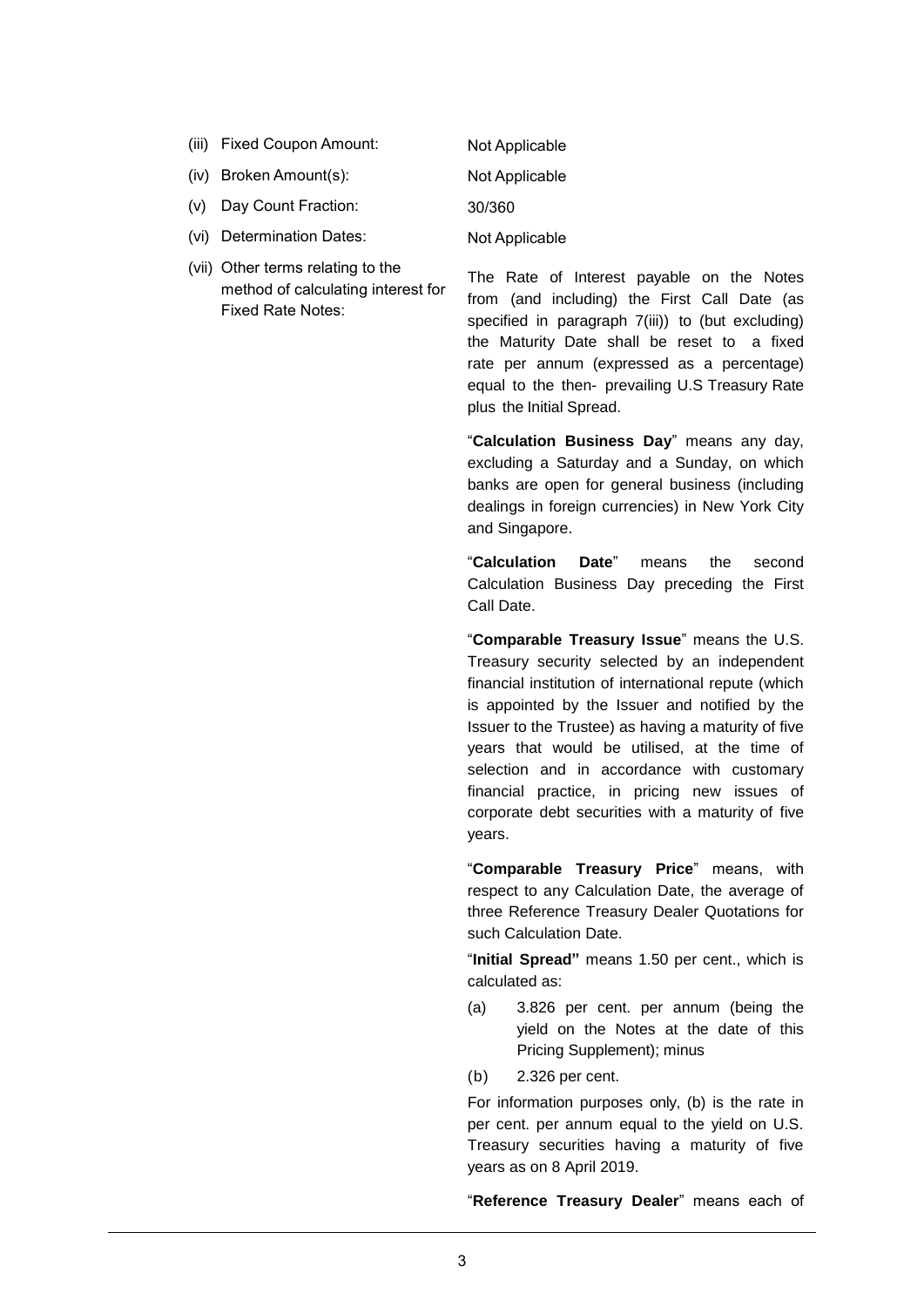the three nationally recognised investment banking firms selected by the Issuer that are primary U.S. Government securities dealers.

"**Reference Treasury Dealer Quotations**" means with respect to each Reference Treasury Dealer and any Calculation Date, the average, as determined by the Calculation Agent, of the bid and asked prices for the Comparable Treasury Issue, expressed in each case as a percentage of its principal amount, quoted in writing to the Calculation Agent by such Reference Treasury Dealer at 10.00 p.m. New York City time, on such Calculation Date.

"**U.S. Treasury Rate**" means the rate in percentage per annum notified by the Calculation Agent to the Issuer and the Noteholders (in accordance with the Conditions) equal to the yield on U.S. Treasury securities having a maturity of five years as is displayed on H.15(519) under the caption "Treasury constant maturities", as displayed on Reuters page "FRBCMT" (or any successor page or service displaying yields on U.S. Treasury securities as agreed between the Issuer and the Calculation Agent) at 5 p.m. (New York time) on the Calculation Date. If such page (or any successor page or service does not display the relevant yield at 5 p.m. (New York time) on the Calculation Date, U.S. Treasury Rate shall mean the rate in percentage per annum equal to the semi-annual equivalent yield to maturity of the Comparable Treasury Issue, calculated using a price for the Comparable Treasury Issue (expressed as a percentage of its principal amount) equal to the Comparable Treasury Price for the Calculation Date.

If there is no Comparable Treasury Price on the Calculation Date for whatever reason, U.S. Treasury Rate shall mean the rate in percentage per annum notified by the Calculation Agent to the Issuer and the Noteholders (in accordance with the Conditions) equal to the yield on U.S. Treasury securities having a maturity of five years as is displayed on H.15(519) under the caption "Treasury constant maturities", as was displayed on Reuters page "FRBCMT" (or any successor page or service displaying yields on U.S. Treasury securities as agreed between the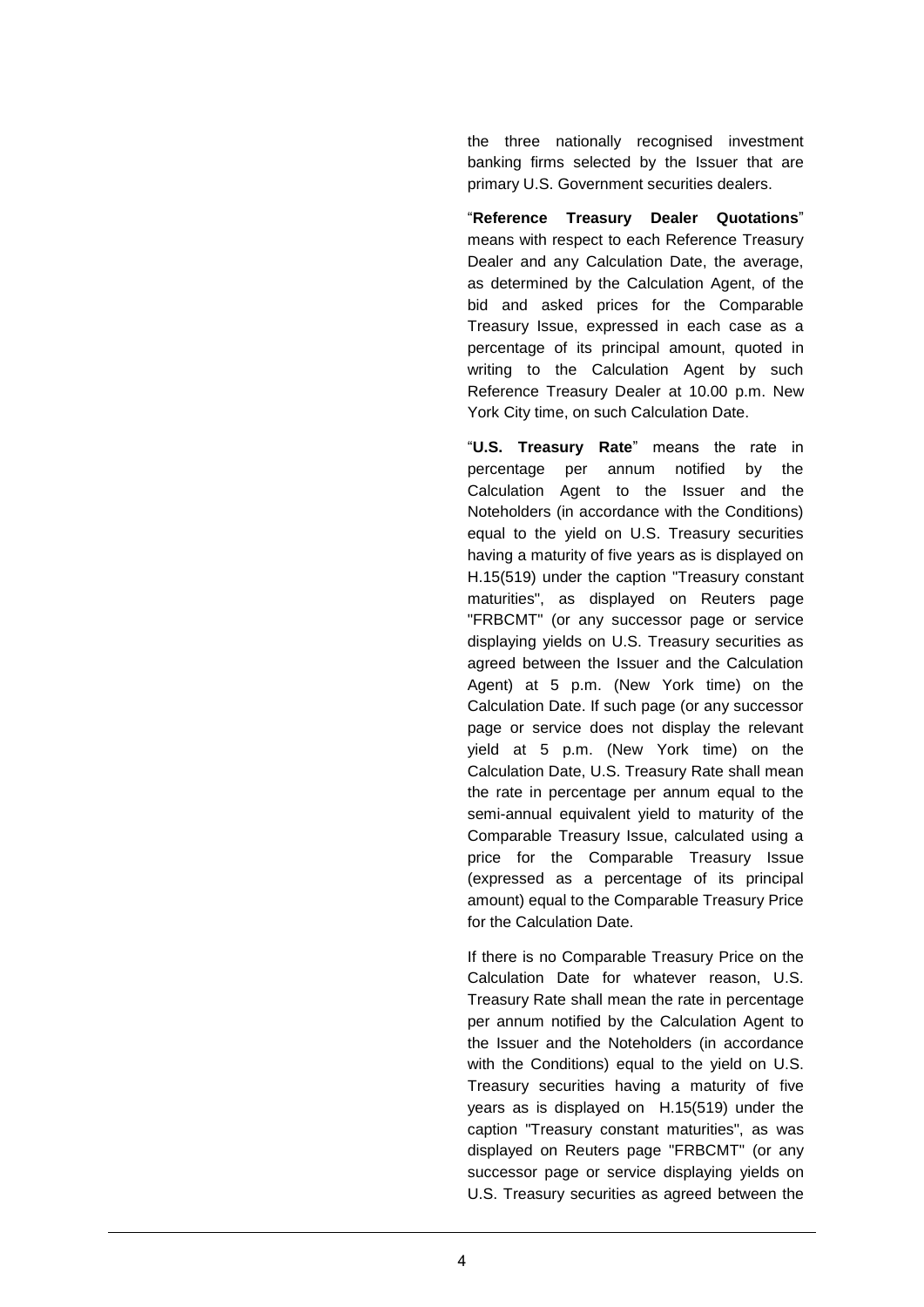|                                          |                                                           |                                                                                                               | Issuer and the Calculation Agent), at 5 p.m.<br>(New York time) on the last available date<br>preceding the Calculation Date on which such<br>rate was displayed on Reuters page "FRBCMT"<br>(or any successor page or service displaying<br>yields on U.S. Treasury securities as agreed<br>between the Issuer and the Calculation Agent). |
|------------------------------------------|-----------------------------------------------------------|---------------------------------------------------------------------------------------------------------------|---------------------------------------------------------------------------------------------------------------------------------------------------------------------------------------------------------------------------------------------------------------------------------------------------------------------------------------------|
|                                          |                                                           |                                                                                                               | If any U.S. Treasury Rate is negative, it will be<br>deemed zero.)                                                                                                                                                                                                                                                                          |
| 17                                       | <b>Floating Rate Note Provisions:</b>                     |                                                                                                               | Not Applicable                                                                                                                                                                                                                                                                                                                              |
| 18                                       |                                                           | Zero Coupon Note Provisions:                                                                                  | Not Applicable                                                                                                                                                                                                                                                                                                                              |
| <b>PROVISIONS RELATING TO REDEMPTION</b> |                                                           |                                                                                                               |                                                                                                                                                                                                                                                                                                                                             |
| 19                                       |                                                           | Call Option:                                                                                                  | Applicable                                                                                                                                                                                                                                                                                                                                  |
|                                          | (i)                                                       | Optional Redemption Date(s):                                                                                  | The First Call Date only (paragraph<br>0f<br>(ii)<br>Condition 5(d)(ii) shall not apply to the Notes)                                                                                                                                                                                                                                       |
|                                          | (ii)                                                      | <b>Optional Redemption Amount(s)</b><br>of each Note and method, if any,<br>of calculation of such amount(s): | U.S.\$1,000 per Calculation Amount                                                                                                                                                                                                                                                                                                          |
| 20                                       | Put Option:                                               |                                                                                                               | Not Applicable                                                                                                                                                                                                                                                                                                                              |
| 21                                       | Variation instead of Redemption (Note<br>Condition 5(g)): |                                                                                                               | Applicable                                                                                                                                                                                                                                                                                                                                  |

- 22 Final Redemption Amount of each Note: U.S.\$1,000 per Calculation Amount
- 23 Early Redemption Amount

Early Redemption Amount(s) per Calculation Amount payable on redemption for taxation reasons or on event of default/due to a Tax Law change/Change of Qualification Event and/or the method of calculating the same (if required or if different from that set out in the Note Conditions):

## **PROVISIONS RELATING TO LOSS ABSORPTION**

24 Loss Absorption Measure: Write Down on a Loss Absorption Event (Note Condition 6(a)) Applicable

## **GENERAL PROVISIONS APPLICABLE TO THE NOTES**

25 Form of Notes: Registered Notes:

Regulation S Global Certificate and Rule 144A

U.S.\$1,000 per Calculation Amount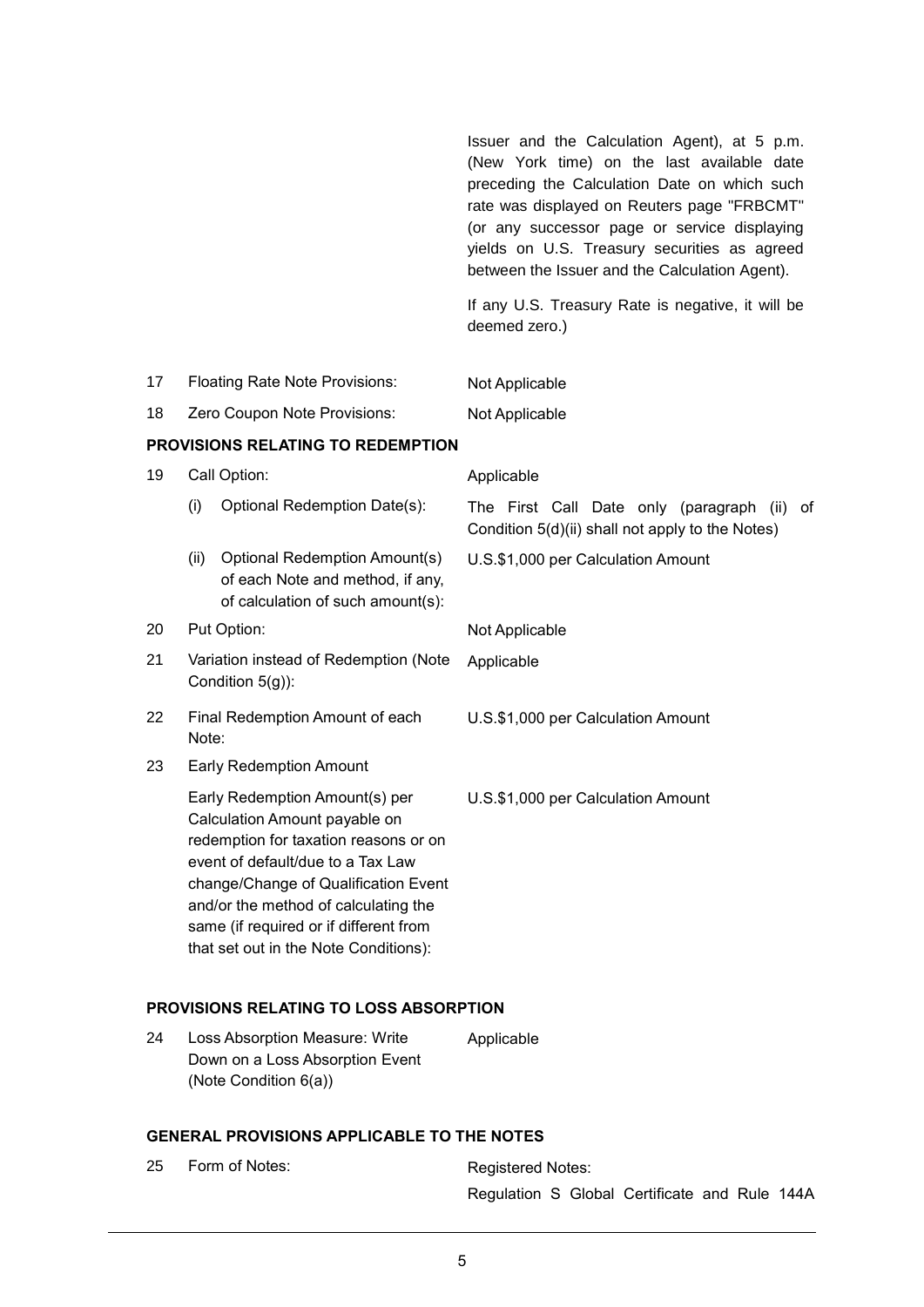|    |                                                                                                                                                                                                                                                                                                  | Global Certificate(s) registered in the name of a<br>nominee for DTC                                                                                                                                                                                              |
|----|--------------------------------------------------------------------------------------------------------------------------------------------------------------------------------------------------------------------------------------------------------------------------------------------------|-------------------------------------------------------------------------------------------------------------------------------------------------------------------------------------------------------------------------------------------------------------------|
| 26 | Financial Centre(s) or other special<br>provisions relating to Payment Dates:                                                                                                                                                                                                                    | New York, London and Singapore                                                                                                                                                                                                                                    |
| 27 | Talons for future Coupons or Receipts<br>to be attached to Definitive Notes<br>(and dates on which such Talons<br>mature):                                                                                                                                                                       | <b>No</b>                                                                                                                                                                                                                                                         |
| 28 | Details relating to Partly-Paid Notes:<br>amount of each payment comprising<br>the Issue Price and date on which<br>each payment is to be made and<br>consequences (if any) of failure to<br>pay, including any right of the Issuer<br>to forfeit the Notes and interest due<br>on late payment: | Not Applicable                                                                                                                                                                                                                                                    |
| 29 | Details relating to Instalment Notes:<br>amount of each instalment<br>("Instalment Amount"), date on<br>which each payment is to be made<br>("Instalment Date"):                                                                                                                                 | Not Applicable                                                                                                                                                                                                                                                    |
| 30 | Other terms or special conditions:                                                                                                                                                                                                                                                               | Not Applicable                                                                                                                                                                                                                                                    |
|    | <b>DISTRIBUTION</b>                                                                                                                                                                                                                                                                              |                                                                                                                                                                                                                                                                   |
| 31 | (i)<br>If syndicated, names of<br>Managers:                                                                                                                                                                                                                                                      | Citigroup Global Markets Singapore Pte. Ltd.<br>Credit Suisse (Singapore) Limited                                                                                                                                                                                 |
|    |                                                                                                                                                                                                                                                                                                  | Hongkong<br>The<br>and<br>Shanghai<br>Banking<br><b>Corporation Limited</b>                                                                                                                                                                                       |
|    |                                                                                                                                                                                                                                                                                                  | <b>Standard Chartered Bank</b>                                                                                                                                                                                                                                    |
|    |                                                                                                                                                                                                                                                                                                  | United Overseas Bank Limited                                                                                                                                                                                                                                      |
|    | Stabilising Manager (if any):<br>(ii)                                                                                                                                                                                                                                                            | The<br>Hongkong<br>and<br>Shanghai<br><b>Banking</b><br><b>Corporation Limited</b>                                                                                                                                                                                |
| 32 | If non-syndicated, name of Dealer:                                                                                                                                                                                                                                                               | Not Applicable                                                                                                                                                                                                                                                    |
| 33 | U.S. Selling Restrictions:                                                                                                                                                                                                                                                                       | Rule 144A; TEFRA not applicable                                                                                                                                                                                                                                   |
| 34 | Additional selling restrictions:                                                                                                                                                                                                                                                                 | Singapore:                                                                                                                                                                                                                                                        |
|    |                                                                                                                                                                                                                                                                                                  | The Notes shall not be offered or sold, or be made<br>the subject of an invitation for subscription or<br>purchase, to the Issuer or any of its banking group<br>entities or associates (each as defined in MAS<br>Notice 637), unless with the prior approval of |

# **Canada:**

MAS.

The Notes may be sold only to Canadian purchasers purchasing, or deemed to be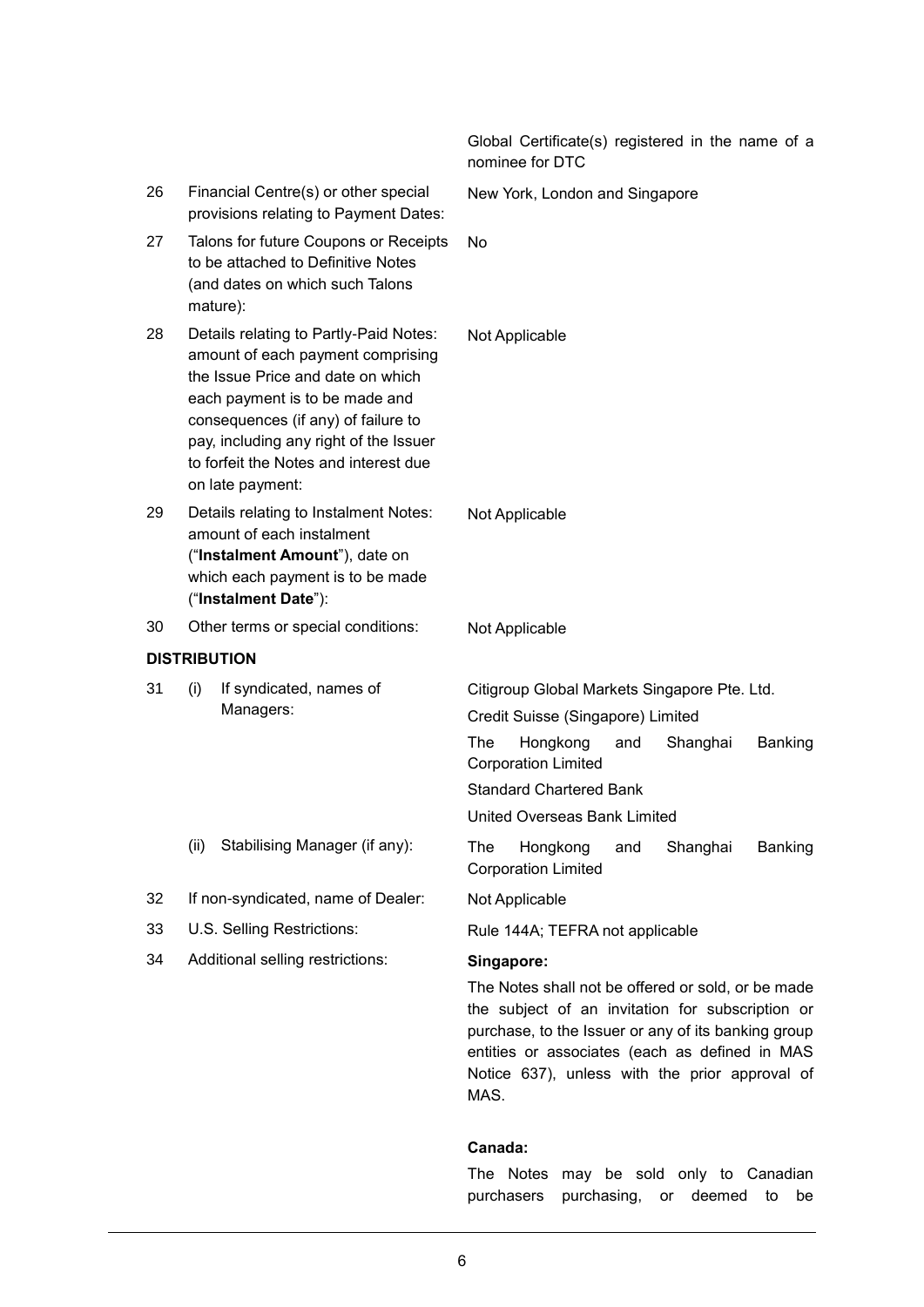purchasing, as principal that are "accredited investors", as defined in National Instrument 45- 106 Prospectus Exemptions ("**NI 45-106**") or subsection 73.3(1) of the Securities Act (Ontario), and are "permitted clients," as defined in National Instrument 31-103 Registration Requirements, Exemptions and Ongoing Registrant Obligations. Any resale of such Notes must be made in accordance with an exemption from, or in a transaction not subject to, the prospectus requirements of applicable securities laws.

Securities legislation in certain provinces or territories of Canada may provide a Canadian purchaser with remedies for rescission or damages if the Offering Circular and this Pricing Supplement (together, the "**Offering Documents**") (including any amendment thereto) contains a misrepresentation, provided that the remedies for rescission or damages are exercised by the Canadian purchaser within the time limit prescribed by the securities legislation of the Canadian purchaser's province or territory. The purchaser should refer to any applicable provisions of the securities legislation of the Canadian purchaser's province or territory for particulars of these rights or consult with a legal adviser.

Pursuant to section 3A.3 of National Instrument 33-105 Underwriting Conflicts ("**NI 33-105**"), the Dealers are not required to comply with the disclosure requirements of NI 33-105 regarding underwriter conflicts of interest in connection with any offer of Notes.

Upon receipt of the Offering Documents, each Canadian purchaser is hereby deemed to confirm that it has expressly requested that all documents evidencing or relating in any way to the sale of Notes described herein (including, for the avoidance of doubt, any purchase confirmation or any notice) be drawn up in the English language only. *Par la réception de ces documents, chaque acheteur canadien est réputé d'avoir confirmé par les présentes qu'il a expressément exigé que tous les documents faisant foi ou se rapportant de quelque manière que ce soit à la vente des billets décrites aux présentes (incluant, pour éviter toute incertitude, toute confirmation d'achat ou tout avis) soient rédigés en anglais seulement*.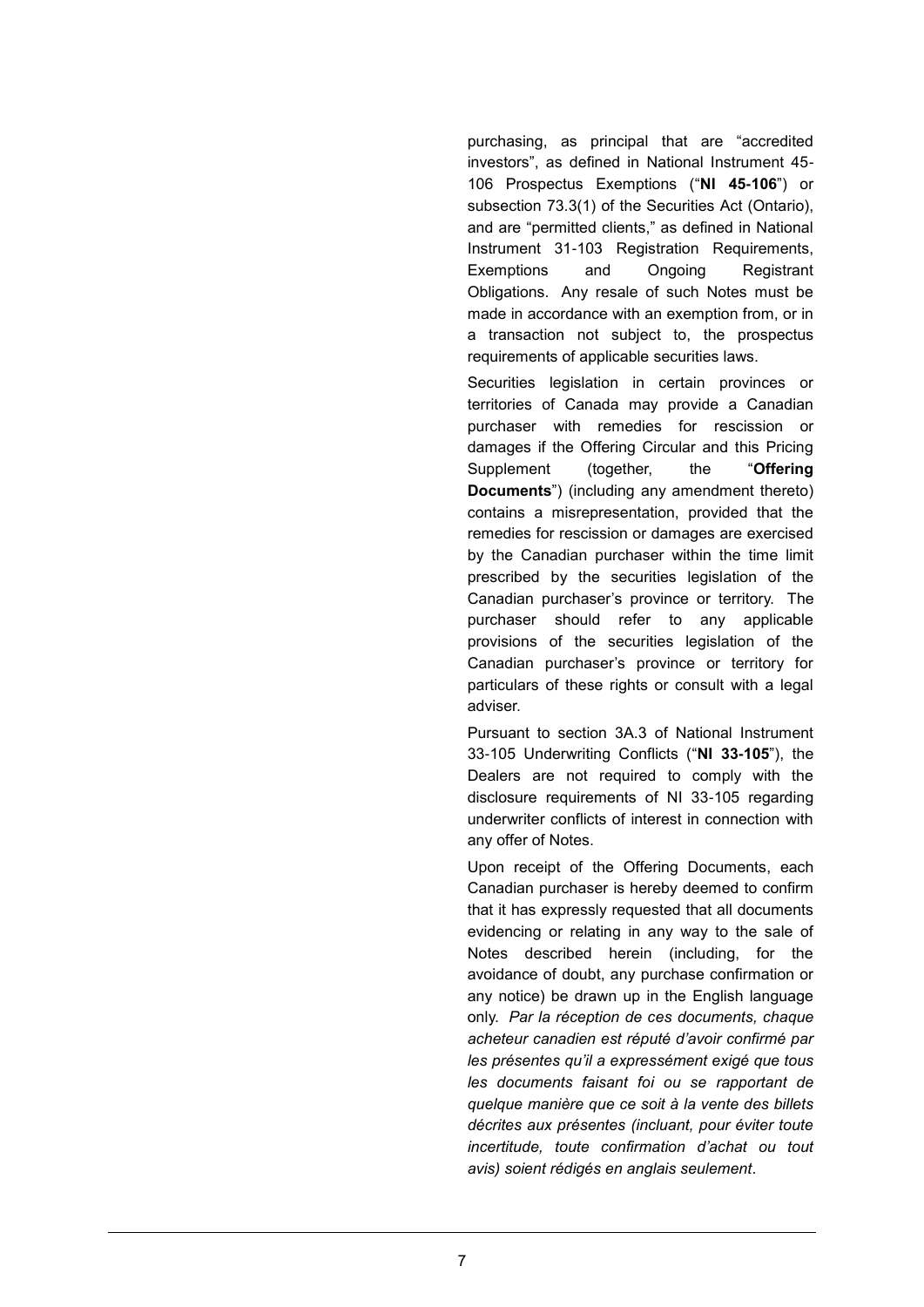# **OPERATIONAL INFORMATION**

| 35 | <b>ISIN Code:</b>                                                                                                                                                                                                                                   | Regulation S Notes: US91127LAC46<br>Rule 144A Notes: US91127KAC62                                                                                                                                                                                                                                                                                                                                                                                                                                                                                                                                                                                       |
|----|-----------------------------------------------------------------------------------------------------------------------------------------------------------------------------------------------------------------------------------------------------|---------------------------------------------------------------------------------------------------------------------------------------------------------------------------------------------------------------------------------------------------------------------------------------------------------------------------------------------------------------------------------------------------------------------------------------------------------------------------------------------------------------------------------------------------------------------------------------------------------------------------------------------------------|
| 36 | Common Code:                                                                                                                                                                                                                                        | Regulation S Notes: 198178063<br>Rule 144A Notes: 198178080                                                                                                                                                                                                                                                                                                                                                                                                                                                                                                                                                                                             |
| 37 | CUSIP:                                                                                                                                                                                                                                              | Regulation S Notes: 91127LAC4<br>Rule 144A Notes: 91127KAC6                                                                                                                                                                                                                                                                                                                                                                                                                                                                                                                                                                                             |
| 38 | CINS:                                                                                                                                                                                                                                               | Not Applicable                                                                                                                                                                                                                                                                                                                                                                                                                                                                                                                                                                                                                                          |
| 39 | <b>CMU Instrument Number:</b>                                                                                                                                                                                                                       | Not Applicable                                                                                                                                                                                                                                                                                                                                                                                                                                                                                                                                                                                                                                          |
| 40 | Any clearing system(s) other than The<br>Central Depository (Pte) Limited, The<br>Central Moneymarkets Unit Service,<br>Euroclear Bank SA/NV, Clearstream<br>Banking S.A., DTC and Austraclear<br>Ltd and the relevant identification<br>number(s): | Not Applicable                                                                                                                                                                                                                                                                                                                                                                                                                                                                                                                                                                                                                                          |
| 41 | Delivery:                                                                                                                                                                                                                                           | Delivery against payment                                                                                                                                                                                                                                                                                                                                                                                                                                                                                                                                                                                                                                |
| 42 | Additional Paying Agent(s) (if any):                                                                                                                                                                                                                | Not Applicable                                                                                                                                                                                                                                                                                                                                                                                                                                                                                                                                                                                                                                          |
|    | <b>GENERAL</b>                                                                                                                                                                                                                                      |                                                                                                                                                                                                                                                                                                                                                                                                                                                                                                                                                                                                                                                         |
| 43 | Prohibition of Sales to EEA Retail<br>Investors:                                                                                                                                                                                                    | Applicable                                                                                                                                                                                                                                                                                                                                                                                                                                                                                                                                                                                                                                              |
| 44 | Ratings:                                                                                                                                                                                                                                            | A2 (Moody's), BBB+ (S&P), A+ (Fitch)                                                                                                                                                                                                                                                                                                                                                                                                                                                                                                                                                                                                                    |
| 45 | Governing Law:                                                                                                                                                                                                                                      | English law save that the provisions relating to<br>Subordinated Notes in Conditions 3(b), 3(c), 3(d),<br>$3(e)$ , 6, $10(b)(ii)$ and $10(b)(iii)$ (together, the<br>"Singapore Law Governed Provisions") shall be<br>governed by, and construed in accordance with,<br>the laws of Singapore and the Singapore courts<br>shall have exclusive jurisdiction to settle any<br>disputes arising out of or in connection with the<br>Singapore<br>Governed<br>Provisions<br>Law<br>and<br>accordingly any legal action or proceedings<br>arising out of or in connection with the Singapore<br>law Governed Provisions shall be brought in such<br>courts. |
| 46 | Applicable governing document:                                                                                                                                                                                                                      | Trust Deed dated 5 April 2019                                                                                                                                                                                                                                                                                                                                                                                                                                                                                                                                                                                                                           |

# **PURPOSE OF PRICING SUPPLEMENT**

This Pricing Supplement comprises the final terms required for issue and admission to trading on the Singapore Exchange Securities Trading Limited of the Notes described herein pursuant to the U.S.\$15,000,000,000 Global Medium Term Note Programme of United Overseas Bank Limited.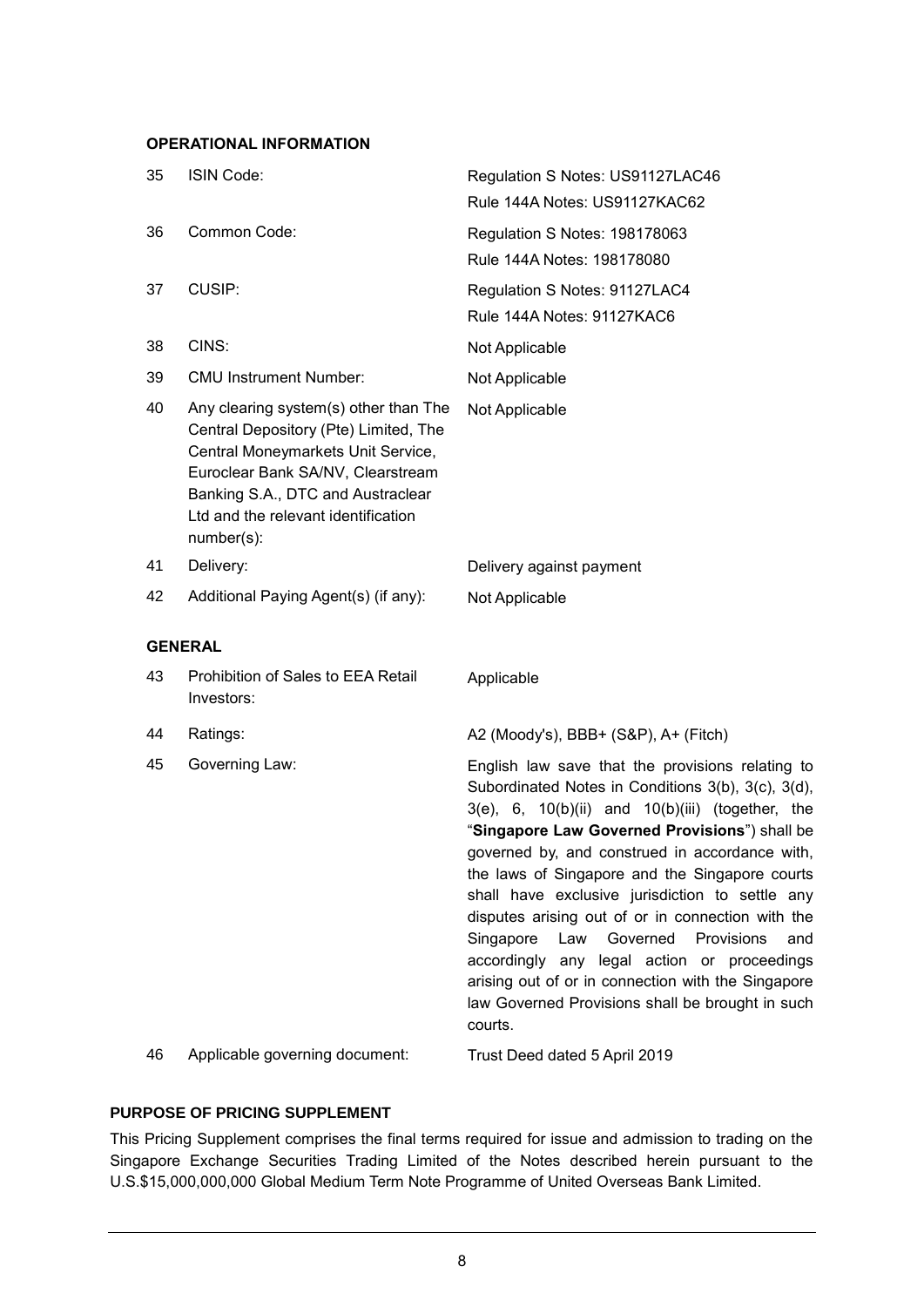## **INVESTMENT CONSIDERATIONS**

There are significant risks associated with the Notes. Prospective investors should have regard to the factors described under the section headed "Investment Considerations" in the Offering Circular before purchasing any Notes. Before entering into any transaction, prospective investors should ensure that they fully understand the potential risks and rewards of that transaction and independently determine that the transaction is appropriate given their objectives, experience, financial and operational resources and other relevant circumstances. Prospective investors should consider consulting with such advisers as they deem necessary to assist them in making these determinations.

### **RESPONSIBILITY**

The Issuer accepts responsibility for the information contained in this Pricing Supplement.